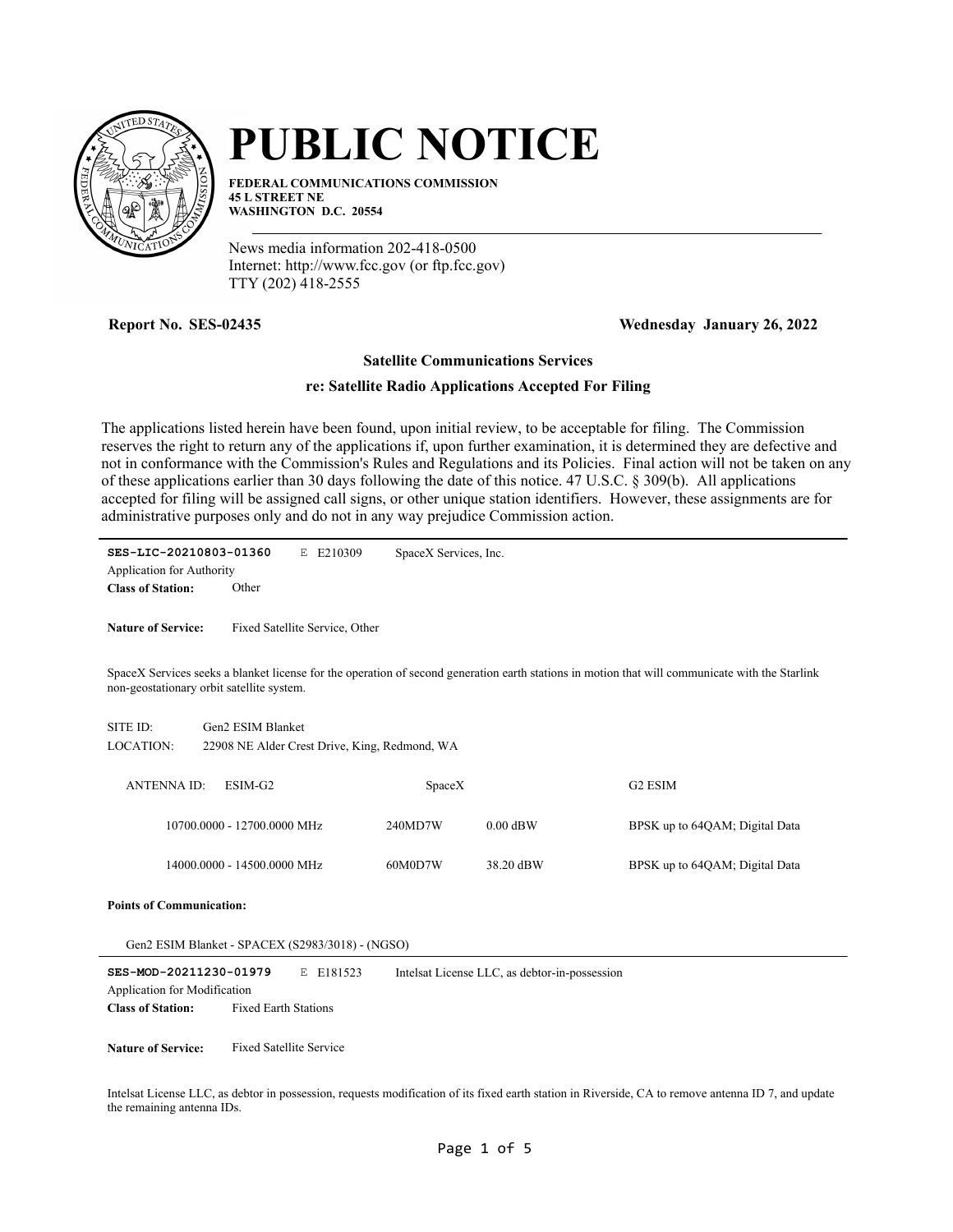| SITE ID:<br>LOCATION: | 1<br>22401 Juniper Flats Rd, Riverside, Nuevo, CA<br>33 ° 47 ' 45.00 " N LAT. |            |               | $117°5'15.00''$ W LONG. |                        |
|-----------------------|-------------------------------------------------------------------------------|------------|---------------|-------------------------|------------------------|
| <b>ANTENNA ID:</b>    | $RVS-C20$                                                                     | 3.7 meters | 3.7 GD SATCOM |                         | 3.7KPC                 |
|                       | 3700.0000 - 4200.0000 MHz                                                     |            | 36M0G7W       |                         | Digital Video and Data |
|                       | 3700.0000 - 4200.0000 MHz                                                     |            | 64K0G7W       |                         | Digital Video and Data |
| <b>ANTENNA ID:</b>    | $RVS-M16$                                                                     | 4 meters   | 4.0m Patriot  |                         | <b>PRT-400</b>         |
|                       | 3700.0000 - 4200.0000 MHz                                                     |            | 36M0G7W       |                         | Digital Video and Data |
|                       | 3700.0000 - 4200.0000 MHz                                                     |            | 64K0G7W       |                         | Digital Video and Data |
| <b>ANTENNA ID:</b>    | RVS-M17                                                                       | 4 meters   | 4.0m Patriot  |                         | <b>PRT-400</b>         |
|                       | 3700.0000 - 4200.0000 MHz                                                     |            | 36M0G7W       |                         | Digital Video and Data |
|                       | 3700.0000 - 4200.0000 MHz                                                     |            | 64K0G7W       |                         | Digital Video and Data |
| <b>ANTENNA ID:</b>    | RVS-M18                                                                       | 4 meters   | 4.0m Patriot  |                         | <b>PRT-400</b>         |
|                       | 3700.0000 - 4200.0000 MHz                                                     |            | 36M0G7W       |                         | Digital Video and Data |
|                       | 3700.0000 - 4200.0000 MHz                                                     |            | 64K0G7W       |                         | Digital Video and Data |
| <b>ANTENNA ID:</b>    | $RVS-C31$                                                                     | 6.3 meters | 6.3m Patriot  |                         | PRT-630DAKP            |
|                       | 3700.0000 - 4200.0000 MHz                                                     |            | 36M0G7W       |                         | Digital Video and Data |
|                       | 3700.0000 - 4200.0000 MHz                                                     |            | 64K0G7W       |                         | Digital Video and Data |
| <b>ANTENNA ID:</b>    | RVS-M11                                                                       | 4.5 meters | 4.5m Patriot  |                         | <b>PRT-450</b>         |
|                       | 3700.0000 - 4200.0000 MHz                                                     |            | 36M0G7W       |                         | Digital Video and Data |
|                       | 3700.0000 - 4200.0000 MHz                                                     |            | 64K0G7W       |                         | Digital Video and Data |

#### **Points of Communication:**

1 - PERMITTED LIST - ()

**SES-MOD-20211230-01984** E E010113 **Class of Station:** Fixed Earth Stations Application for Modification Intelsat License LLC, as debtor-in-possession

**Nature of Service:** Fixed Satellite Service

Intelsat License LLC, as debtor in possession, requests modification of its fixed earth station in Fillmore, CA to remove one of the 9.2m SATCOM antennas ID FC-14, and update the remaining antenna ID to be renamed FIL-C23.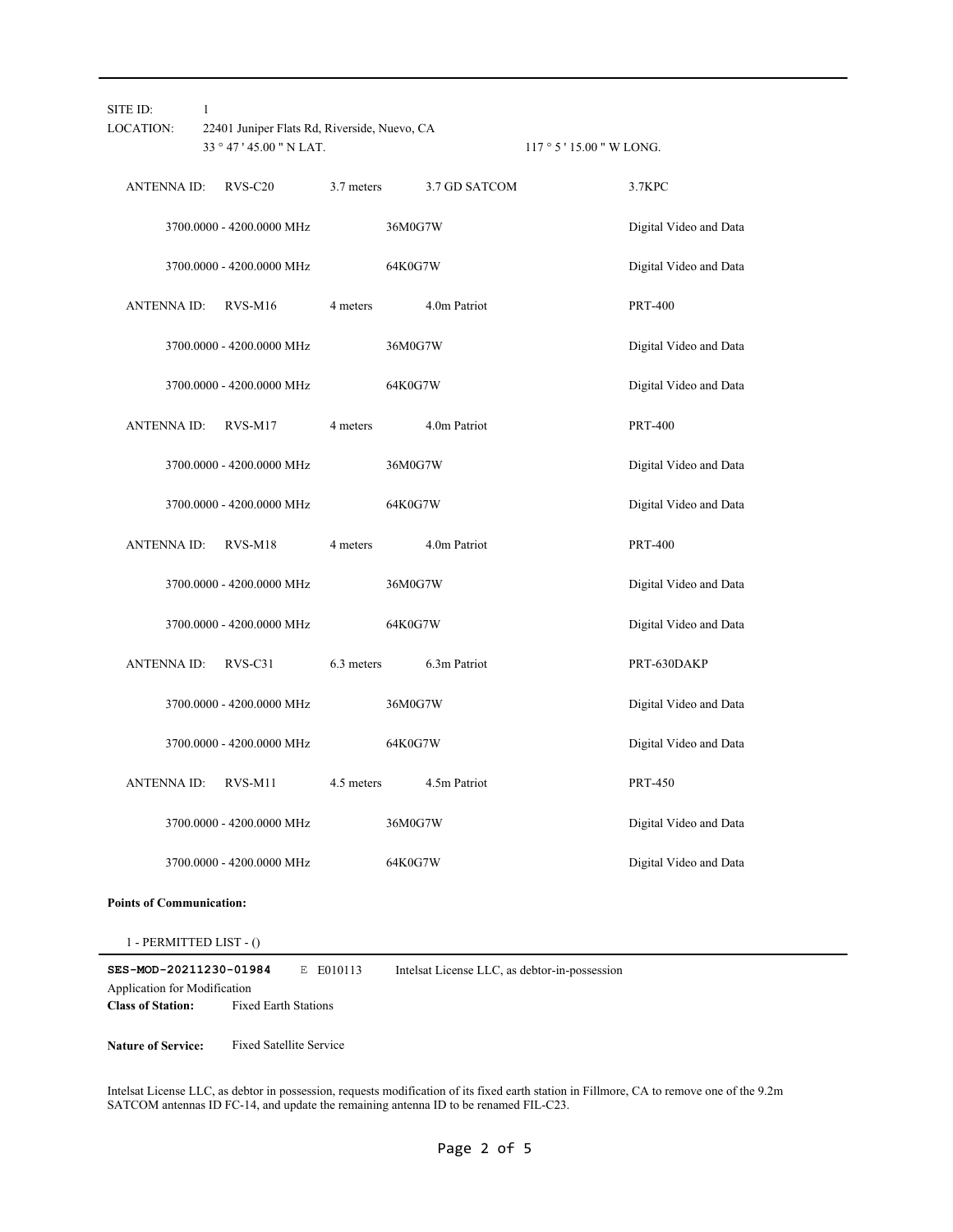| SITE ID:<br>LOCATION:                                                                                                                                                                                            | 1<br>33 TELEGRAPH ROAD, VENTURA, FILMORE, CA<br>34 ° 24 ' 17.00 " N LAT. |             | 118 ° 53 ' 39.00 " W LONG.                    |                                               |  |  |
|------------------------------------------------------------------------------------------------------------------------------------------------------------------------------------------------------------------|--------------------------------------------------------------------------|-------------|-----------------------------------------------|-----------------------------------------------|--|--|
| <b>ANTENNA ID:</b>                                                                                                                                                                                               | $FIL-C23$                                                                | 9.2 meters  | SATCOM TECH.                                  | 920CS                                         |  |  |
|                                                                                                                                                                                                                  | 5925.0000 - 6425.0000 MHz                                                | 750KF2D     | 80.00 dBW                                     | <b>COMMAND CARRIER</b>                        |  |  |
|                                                                                                                                                                                                                  | 5925.0000 - 6425.0000 MHz                                                | 36M0G7W     | 85.00 dBW                                     | DIGITAL VIDEO AND DATA                        |  |  |
|                                                                                                                                                                                                                  | 5925.0000 - 6425.0000 MHz                                                | 18M0F8F     | 82.00 dBW                                     | ANALOG VIDEO with associated audio<br>service |  |  |
|                                                                                                                                                                                                                  | 5925.0000 - 6425.0000 MHz                                                | 36M0F8F     | 85.00 dBW                                     | ANALOG VIDEO with associated audio<br>service |  |  |
|                                                                                                                                                                                                                  | 3700.0000 - 4200.0000 MHz                                                | 750KF2D     |                                               | <b>COMMAND CARRIER</b>                        |  |  |
|                                                                                                                                                                                                                  | 3700.0000 - 4200.0000 MHz                                                | 36M0G7W     |                                               | DIGITAL VIDEO AND DATA                        |  |  |
|                                                                                                                                                                                                                  | 3700.0000 - 4200.0000 MHz                                                | 18M0F8F     |                                               | ANALOG VIDEO with associated audio<br>service |  |  |
|                                                                                                                                                                                                                  | 3700.0000 - 4200.0000 MHz                                                | 36M0F8F     |                                               | ANALOG VIDEO with associated audio<br>service |  |  |
| <b>Points of Communication:</b><br>SES-MOD-20211230-01985<br>Application for Modification<br><b>Class of Station:</b>                                                                                            | $1 - PERMITIED LIST - ()$<br><b>Fixed Earth Stations</b>                 | E E950307   | Intelsat License LLC, as debtor-in-possession |                                               |  |  |
| <b>Nature of Service:</b>                                                                                                                                                                                        | <b>Fixed Satellite Service</b>                                           |             |                                               |                                               |  |  |
| Intelsat License LLC, as debtor in possession, requests modification of its fixed earth station in Napa, CA to remove one of the 15.2m Vertex<br>antennas and update the remaining Antenna ID from 1 to NAP-C21. |                                                                          |             |                                               |                                               |  |  |
| SITE ID:<br>LOCATION:                                                                                                                                                                                            | $\mathbf{1}$<br>961 ANSELMO COURT, NAPA, NAPA, CA                        |             |                                               |                                               |  |  |
|                                                                                                                                                                                                                  | 38 ° 14 ' 43.20 " N LAT.                                                 |             |                                               | $122 \degree 16$ ' 51.10 " W LONG.            |  |  |
| ANTENNA ID:                                                                                                                                                                                                      | NAP-C21                                                                  | 15.2 meters | <b>VERTEX</b>                                 | 15.2 KPC                                      |  |  |
|                                                                                                                                                                                                                  | 6176.3000 - 6176.3000 MHz                                                | 850KFXD     | 78.97 dBW                                     | <b>TELEMETRY &amp; RANGING</b>                |  |  |
|                                                                                                                                                                                                                  | 6173.7000 - 6173.7000 MHz                                                | 850KFXD     | 78.97 dBW                                     | <b>TELEMETRY &amp; RANGING</b>                |  |  |
|                                                                                                                                                                                                                  | 5925.0000 - 6425.0000 MHz                                                | 36M0F8F     | 84.00 dBW                                     | <b>ANALOG TV</b>                              |  |  |
|                                                                                                                                                                                                                  | 5925.0000 - 6425.0000 MHz                                                | 30M0F8F     | 83.20 dBW                                     | <b>ANALOG TV</b>                              |  |  |
|                                                                                                                                                                                                                  | 5925.0000 - 6425.0000 MHz                                                | 27M0F8F     | 82.80 dBW                                     | <b>ANALOG TV</b>                              |  |  |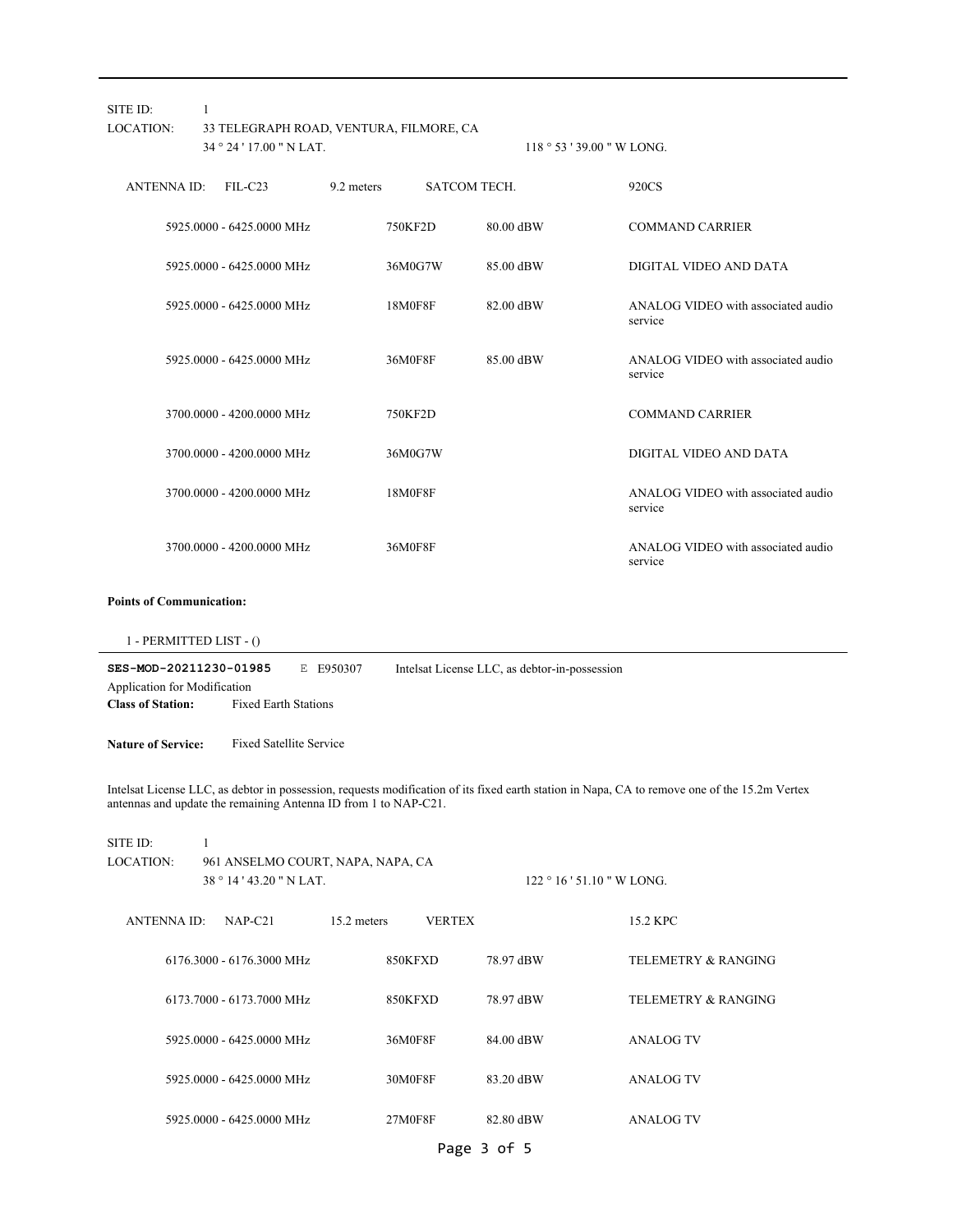| 5925,0000 - 6425,0000 MHz | 54M0G7F | 84.00 dBW  | <b>DIGITAL TV</b>            |
|---------------------------|---------|------------|------------------------------|
| 5925.0000 - 6425.0000 MHz | 24M0G7F | 80.50 dBW  | <b>DIGITAL TV</b>            |
| 5925.0000 - 6425.0000 MHz | 9M80G7F | 76.60 dBW  | <b>DIGITAL TV</b>            |
| 5925.0000 - 6425.0000 MHz | 8M00G7F | 75.70 dBW  | <b>DIGITAL TV</b>            |
| 5925.0000 - 6425.0000 MHz | 6M50G7F | 74.80 dBW  | <b>DIGITAL TV</b>            |
| 5925.0000 - 6425.0000 MHz | 2M70G7F | 71.00 dBW  | <b>DIGITAL TV</b>            |
| 5925.0000 - 6425.0000 MHz | 1M36G7W | 68.00 dBW  | <b>DATA</b>                  |
| 5925.0000 - 6425.0000 MHz | 1M00G7W | 64.00 dBW  | DIGITAL DATA, VIDEO OR VOICE |
| 5925.0000 - 6425.0000 MHz | 72M0G7W | 73.00 dBW  | DIGITAL DATA, VIDEO OR VOICE |
| 5925.0000 - 6425.0000 MHz | 950KF3D | 77.00 dBW  | TT&C                         |
| 5850.0000 - 5925.0000 MHz | 72M0G7D | 73.00 dBW  | DIGITAL DATA, VIDEO OR VOICE |
| 5850.0000 - 5925.0000 MHz | 1M00G7D | 63.90 dBW  | DIGITAL DATA, VIDEO OR VOICE |
| 3947.0000 - 3953.0000 MHz | 850KFXD | $0.00$ dBW | TELEMETRY & RANGING          |
| 3700.0000 - 4200.0000 MHz | 1M36G7W |            | <b>DATA</b>                  |
| 3700.0000 - 4200.0000 MHz | 1M00G7W |            | DIGITAL DATA, VIDEO OR VOICE |
| 3700.0000 - 4200.0000 MHz | 72M0G7W |            | DIGITAL DATA, VIDEO OR VOICE |
| 3700.0000 - 4200.0000 MHz | 200KFXD |            | TT&C                         |
| 3625.0000 - 3700.0000 MHz | 60M0G7D |            | DIGITAL DATA, VIDEO OR VOICE |

#### **Points of Communication:**

- 1 HORIZONS-3 (S2947) (169 E.L.)
- 1 INTELSAT 34(S2915) (55.5 W.L.)
- 1 INTELSAT 35e(S2959) (34.5 W.L.)
- 1 INTELSAT 37e (S2972) (18.0 W.L.)
- 1 INTELSAT 805 (S2404) (304.5 E.L.)
- 1 Intelsat 905 (S2409) (24.5 W.L.)
- 1 PERMITTED LIST ()
- 1 PERMITTED LIST ()